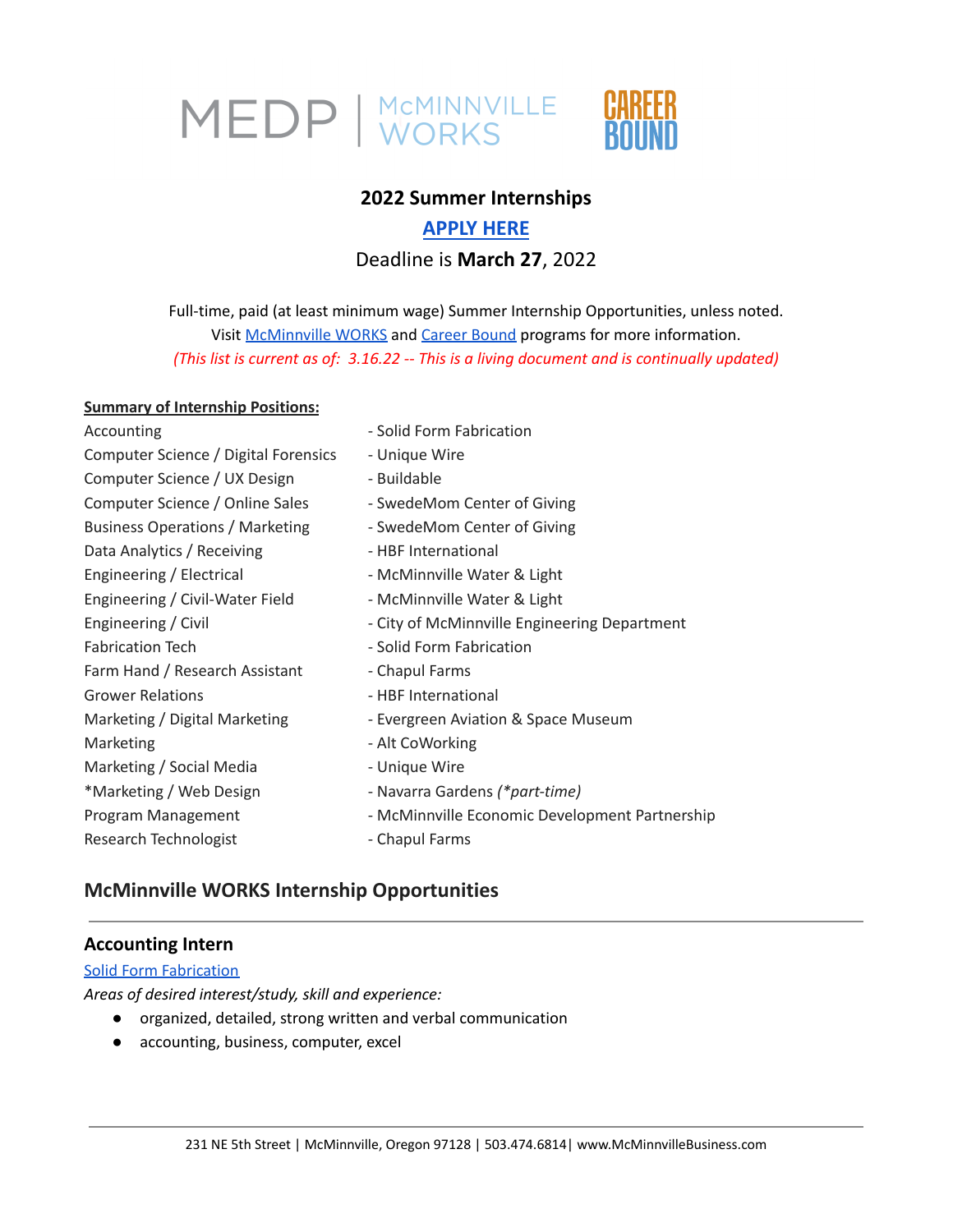This intern will gain an understanding of the fundamental Solid Form engineering and fabrication processes and participate in supporting the businesses accounting needs. Elements include: job costing, time tracking, accounts payable and receivable. They will get to work with multiple departments on special projects relating to fixed asset audits, departmental financial reporting, project profitability reporting and improving time and material tracking systems. Solid Form aspires to be a remarkable place to work: one that brings together problem-solvers and creators, then supports them in forging a rewarding career.

# **Business [Operations/Marketing](https://www.mcminnvillebusiness.com/pub/doc/Job-Description-Online-Sales-Marketing-Swedemom-Internships-2022.pdf)** (1 position)

[SwedeMom](https://www.swedemomcenterofgiving.org/) Center of Giving / MacHub

#### 18 years of age

*Areas of desired interest/study, skill and experience:*

- Entrepreneurial minded, creative thinker, self-starter who requires minimal supervision, flexible and adaptable to a dynamic business environment
- Business Administration, Marketing, enjoys working for a social cause
- Excellent computer skills
- Good working knowledge of Social Media including Facebook & Twitter
- Familiar with Retail apps a plus, including eBay and PayPal
- Must know Microsoft Excel and/or Google Docs

Swedemom Center of Giving is passionate about making a difference in the financial stability of charitable organizations.

#### **Computer Science - Digital Forensics Internship** (2 positions)

#### [Unique](https://www.unique-wire.com/unique-wire-legal-defense-services?gclid=Cj0KCQiAr5iQBhCsARIsAPcwROOxiv2MRZhLFROonkflASzsFT8kw-5-driLkjn1vS1UgGdn4NjcSkkaAtVCEALw_wcB) Wire

#### *Areas of desired interest/study, skill and experience:*

- Pursuing a degree in Computer Science, smart, tech savvy, artificial intelligence, digital forensics
- Criminal Background Check required

We are looking for a computer science intern with an entrepreneurial mind. Someone who is strong in Python and with a working knowledge of HTML and web technologies. We are seeking someone with strong communication skills both verbal and written and who thoroughly documents their work in an organized manner. Join a diverse group of problem solvers in the information technology arena with experience in government intelligence, military, and law enforcement, Fortune 500 corporations and the legal sector with considerable expertise across a wide range of capabilities such as digital intelligence, data analytics, software programming, network and computer security, evidence collection, and cyber security. All of our associates are trained in data protection, chain of custody, and evidence collection protocols so that our clients can rest assured that any evidence that our team collects will meet all technical guidelines for admissibility.

#### **Computer Science - UX Design Intern** (1 position)

#### [Buildable](https://www.buildableworks.com/)

#### *Areas of desired interest/study, skill and experience:*

● Computer science, UX design, team player, attention to detail, self-starter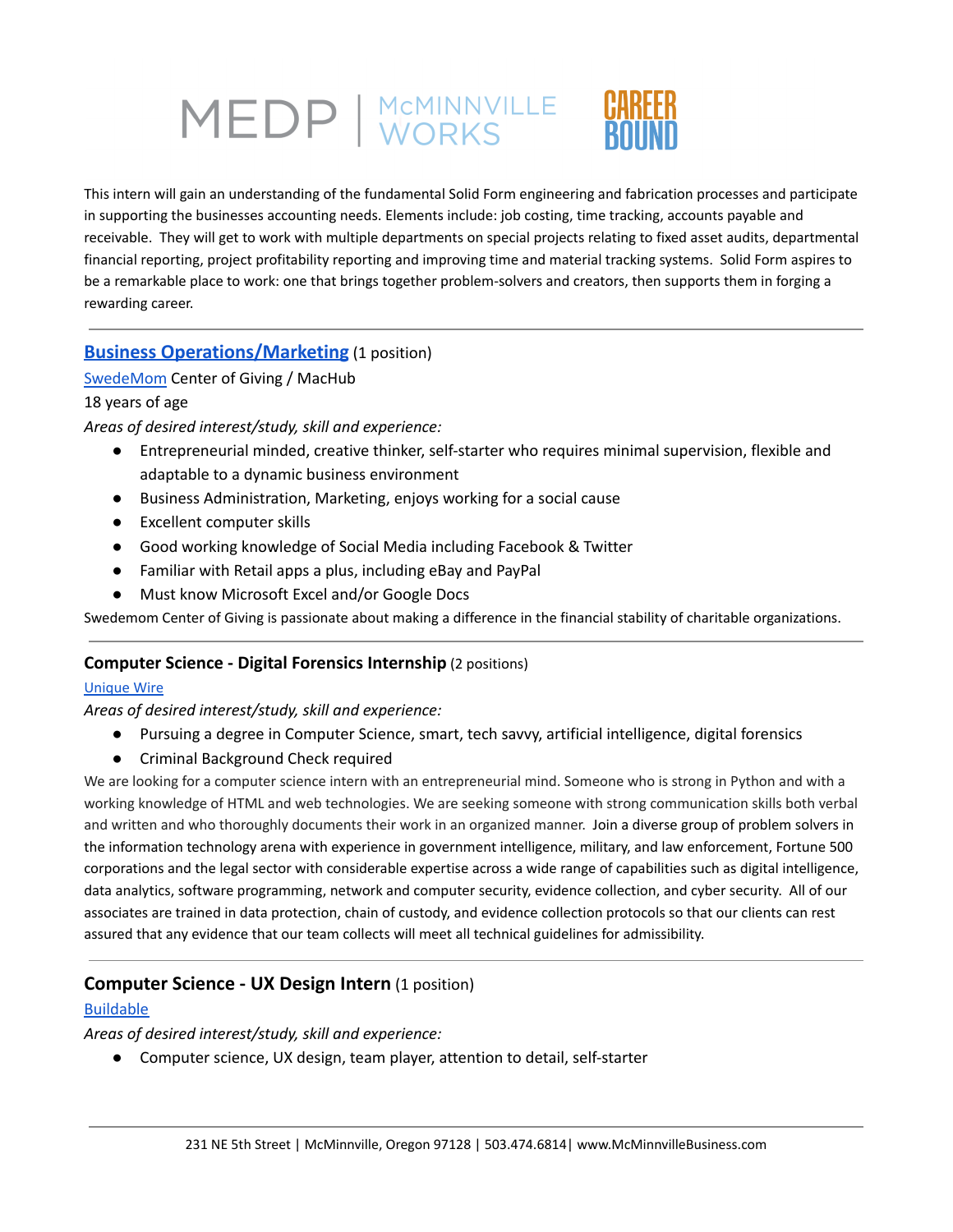

With an Agile mindset and pragmatic approach, our team collaborates with clients to develop the best custom software solutions for web, cloud, mobile and desktop.

# **[Computer](https://www.mcminnvillebusiness.com/pub/doc/Job-Description-Online-Sales-Marketing-Swedemom-Internships-2022.pdf) Science /Online Sales**(1 position)

[SwedeMom](https://www.swedemomcenterofgiving.org/) Center of Giving / MacHub

18 years of age

*Areas of desired interest/study, skill and experience:*

- Flexible, organized, excellent communication skills, team player
- Software and data analysis, computer science, online sales platforms

Swedemom Center of Giving is passionate about making a difference in the financial stability of charitable organizations.

# **Data Analytics / [Receiving](https://www.mcminnvillebusiness.com/pub/doc/Job-Description_Data-Analytics-Coordinator_Intern-HBF_2022.pdf) Intern**

#### **HBF [International](https://hbfberries.com/)**

*Areas of desired interest/study, skill and experience:*

- Self Starter, MS Office, interested in data collection, spreadsheets and analysis
- Pursuing a degree in Agriculture
- Strong organizational and communication skills
- Attention to detail and ability to multitask
- Ability to compare and analyze data vs expected numbers

This position will assist with the data collection of internal and external trucking efforts to pick up fruit from grower fields throughout the valley and deliver to the packinghouse. Analyze data to identify areas of improvement. Connect daily with the Field and Receiving Departments for expected inbound fruit details and act as a resource of such information for fellow employees. Send out required reports to growers in a timely manner. Track all inbound/outbound supplies, leased equipment, driver routes/mileage reporting, and sort out fruit along with other data points as assigned. Maintain recording methods/spreadsheets for KPIs (key performance indicators), assist in data gathering and business intelligence analysis. Present data analysis based on data collection and comparison. Other duties as assigned such as inventory management and Human Resources support.

# **Digital Marketing Intern**

#### [Evergreen](https://www.evergreenmuseum.org/) Aviation & Space Museum

*Areas of desired interest/study, skill and experience:*

- Marketing/Communications/Social Media/Design
- time management, excellent organization skills, a self-starter with a team mindset, interpersonal communication skills, attention to detail, photography experience with photoshop or other editing software experience
- videography experience preferred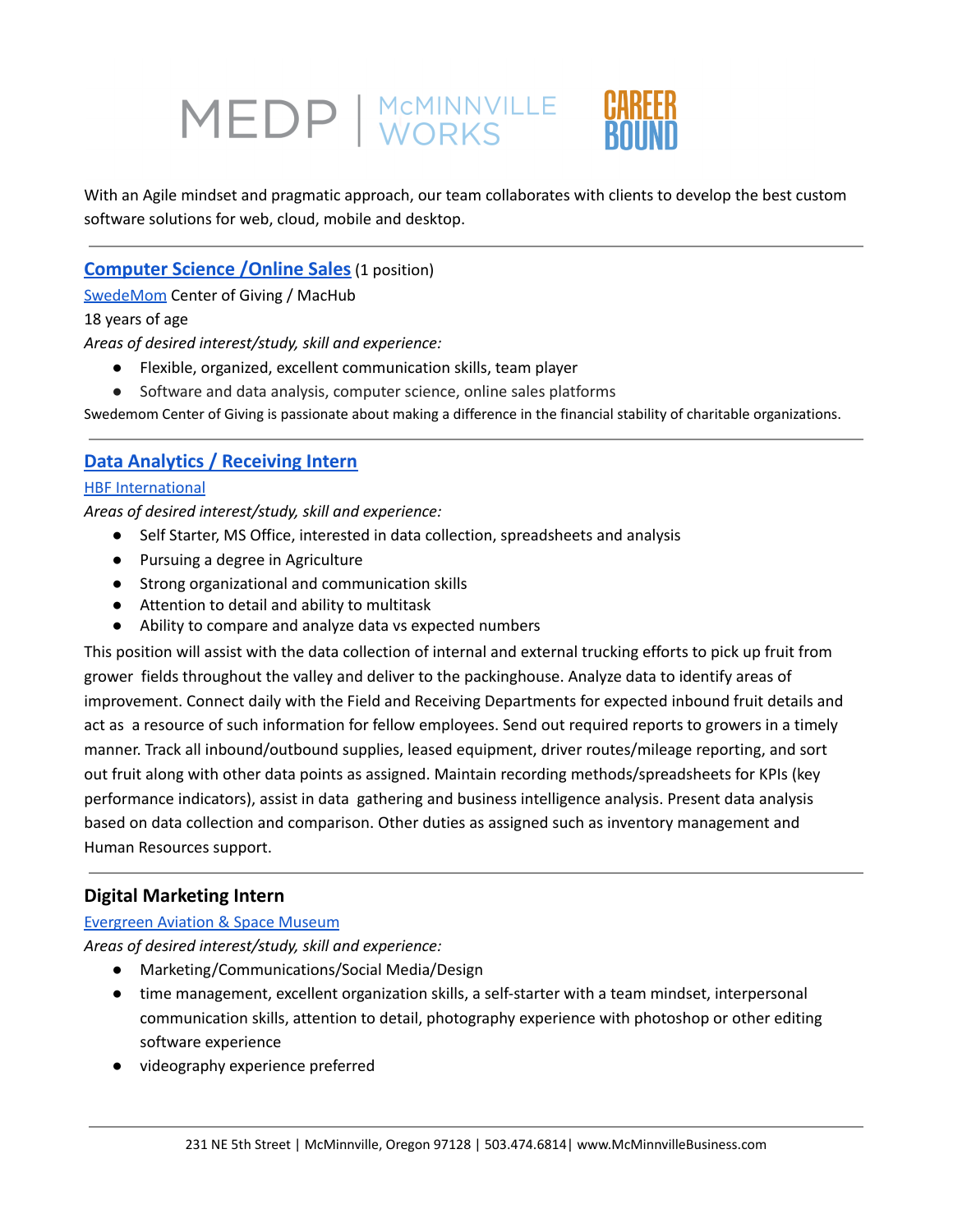

This internship's focus is to ignite passion and interest for the Evergreen Museum around the 75th anniversary of the Spruce Goose. The intern will work with multiple departments across the Evergreen campus in collaboration to tell the story of the Spruce Goose and the people behind this historic aircraft. In addition to creating videos, reels, blogs, and social posts around the 75th anniversary campaign, this position will include highlighting aviators in the Oregon Hall of Honor, and working with the marketing manager on various projects to support the busy season of the Museum. As a part of our team, you will be in an environment that focuses on project ownership, creative problem solving, and expanding your knowledge in all aspects of digital communication. The intern will work directly with the marketing manager.

### **[Engineering](https://www.mcminnvillebusiness.com/pub/doc/Job-Description-Civil-Engineering-Intern-MWL-2022.pdf) - Civil/Water Field** (1 position)

#### [McMinnville](https://www.mc-power.com/about/history/) Water & Light

#### Valid Oregon Driver's License

Currently enrolled in a college technical program and has completed at least 2 years of coursework by Summer 2022.

*Areas of desired interest/study, skill and experience:*

- General engineering principles knowledge, skilled with computers, exposure to AutoCAD or similar software
- Excellent communication skills, performs safe work practices, team player, prompt, independent worker, works well with various departments and the public

This intern will assist engineering and operations staff with: engineering analysis, basic engineering calculations for water facilities, support engineering projects with office and in field tasks. Prepare and maintain a variety of office and engineering records, reports, maps and drawings. Ability to work in all weather conditions and sufficient mobility to cover uneven terrain.

This employee upon acceptance will complete a MW&L employment application and will be required to pass a drug test and a physical capacity test.

# **[Engineering](https://www.mcminnvillebusiness.com/pub/doc/Job-Description-City-of-McMinnville-Engineering-Internship-2022.pdf) - Civil** (1 position)

#### City of [McMinnville](https://www.mcminnvilleoregon.gov/engineering) Engineering Department

#### Valid Oregon Driver's License

*Areas of desired interest/study, skill and experience:*

- General engineering principles, knowledge of computer software and drafting design tools, survey principles, map and GIS awareness, math skills through trigonometry, clear and concise reporting techniques, knowledge of public works infrastructures
- team player, creative, mathematics prone, concise data gathering, good communication and reporting skills, ability to work indoors and outdoors in all types of weather

The person in this position will assist in a wide variety of civil engineering projects related to transportation and wastewater systems; project inspection and management; and public infrastructure asset management,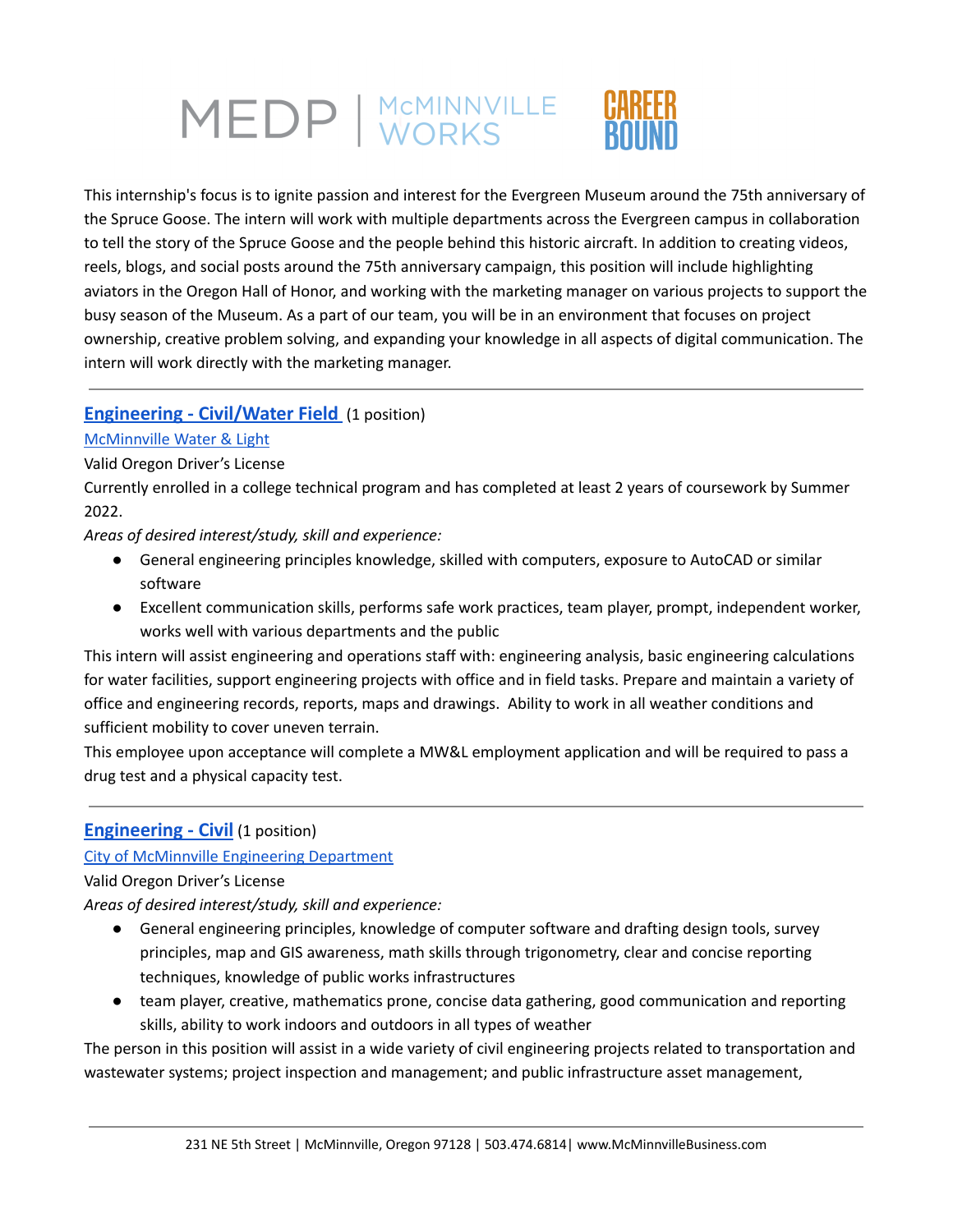

mapping, and GIS. This position will perform entry-level technical engineering work, and will have an opportunity to learn information gathering and asset condition assessment techniques using GPS data collectors in the field and working with the City GIS system; will assist with City capital improvement projects and develop skills interpreting project construction plans, asbuilts and other engineering products; and will assist on other Engineering and Community Development projects as needed. This position will participate in the design of a variety of engineering projects and performs a variety of drafting assignments using manual and computerized methods; creates and updates drawings, maps, graphs, and charts for engineering use; and, provides data to the City's GIS Specialist. The Intern will work as part of a team at times, with other City staff, and individually at other times.

### **[Engineering](https://www.mcminnvillebusiness.com/pub/doc/Job-Description-Electrical-Engineering-Intern-MWL-2022.pdf) - Electrical** (1 position)

#### [McMinnville](https://www.mc-power.com/about/history/) Water & Light

#### Valid Oregon Driver's License

Currently enrolled and has completed a minimum 24 credit hours in engineering, drafting, science or math in a college technical program

*Areas of desired interest/study, skill and experience:*

- AutoCAD, drafting, highly organized, MS Office suite, excellent communication skills, team player, courteous, self-starter, independent and enthusiastic
- Mathematics, including: algebra, plane geometry and trigonometry
- Application of technical drawing standards, ability to interpret codes, polices and standards in construction plans and specifications

This position will entail engineering and drafting work with use of AutoCAD and manual drafting. Working closely with the Senior Electrical Engineer with system design, substation construction, retrofits and transmission/distribution system improvements. Qualified applicants must have knowledge of MW&L policies and standards, drafting abilities for comprehensive engineering plans,

# **Fabrication Tech Internship**

#### Solid Form [Fabrication](https://teamsolidform.com/)

#### 18 years+

*Areas of desired interest/study, skill and experience:*

- mechanically inclined, organized, detail oriented, self-starter, team player
- welding, knowledge of hand tools, safety, shop math

This intern will gain an understanding of the fundamental Solid Form engineering and fabrication processes and participate in production of related projects. Check out what it's like to work as a Fab Tech at Solid Form:

<https://youtu.be/eK2L16ZCQpY> Solid Form aspires to be a remarkable place to work: one that brings together problem-solvers and creators, then supports them in forging a rewarding [career](https://www.mcminnvillebusiness.com/pub/doc/Solid-Form-Career-Ladder.pdf).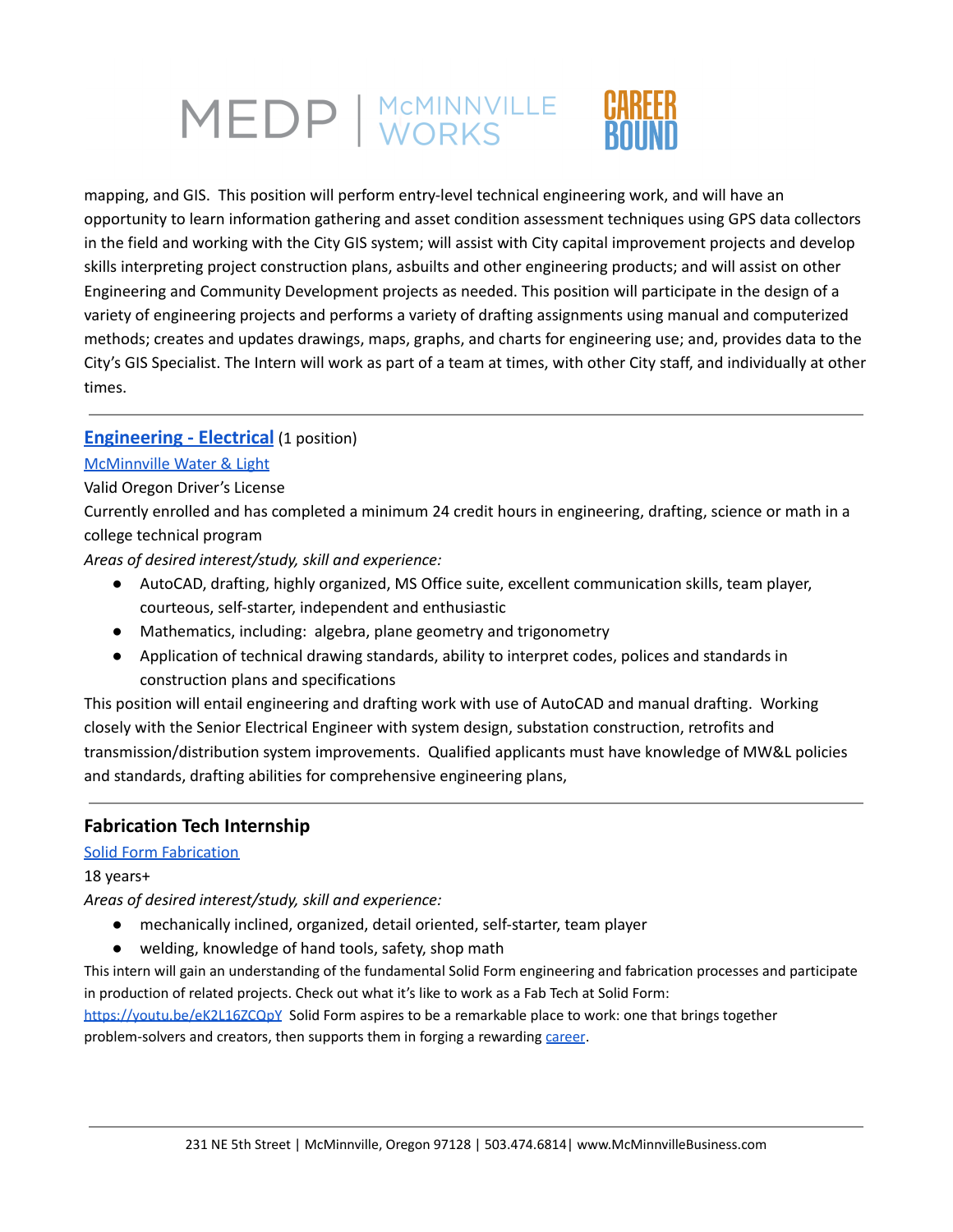Solid Form is a custom fabrication shop that primarily serves the commercial construction industry. You will work with a wide variety of metals and a diverse portfolio of projects.

Your primary responsibilities will include:

- Follow prints and work orders to cut, fabricate and assemble parts in accordance with production guidelines
- Train on and learn to perform all fabrication processes including cutting, fit up, fabrication, and finishing
- Assist in complex custom fabrication with the ability to create custom jigs and fixtures as needed
- Complete necessary safety trainings and equipment operator certifications
- Work with specialty alloys such as stainless, aluminum, copper, zinc and brass
- Complete cross-training in various areas of the shop and use of equipment
- Perform all types of grinding and finishing skills to Solid Form standards, from weld prep to coating prep, to high polish finishes
- Work towards welding certification when applicable
- Reliably meet or exceed estimated production times

At Solid Form, we work with people we enjoy and seek to build lasting partnerships. We value continuous improvement and are always looking for ways to grow. Because of that, opportunities to expand your skills and advance your career are part of being a team member at Solid Form.

# **Farm Hand / Research Assistant** (1 position)

#### [Chapul](https://www.chapulfarms.com/) Farms

*Areas of desired interest/study, skill and experience:*

- *●* Basic Mathematics, Proficient in Microsoft Excel/Word
- Data oriented, Mechanically inclined, Farm experience, Ability to lift and move 40 lb trays/bags short distances
- Agriculture, Animal Nutrition, Soil Health, Gut Health, Sustainability, Closed loop production systems

Chapul Farms uses black soldier fly larvae (BSFL) microbiology to close agricultural production loops. The insects consume and upcycle nutrients previously destined for landfills, restoring biodiversity to soils and gut microbiomes. This position would help us run feedstock trials (using insects to break down various types of agricultural waste) at our McMinnville research facility. The person would help us operate and maintain lab/farm equipment and capture data and lessons learned. We would then apply the learning from the research center to larger scale production facilities all throughout the US.

# **Grower [Relations](https://www.mcminnvillebusiness.com/pub/doc/Job-Description_Grower-Relations-Support_Intern-HBF_2022.pdf) / Field Liaison Intern**

#### **HBF [International](https://hbfberries.com/)**

18 years+, valid driver license

*Areas of desired interest/study, skill and experience:*

- Pursuing a degree in Agriculture
- Proficient in Microsoft Excel / Word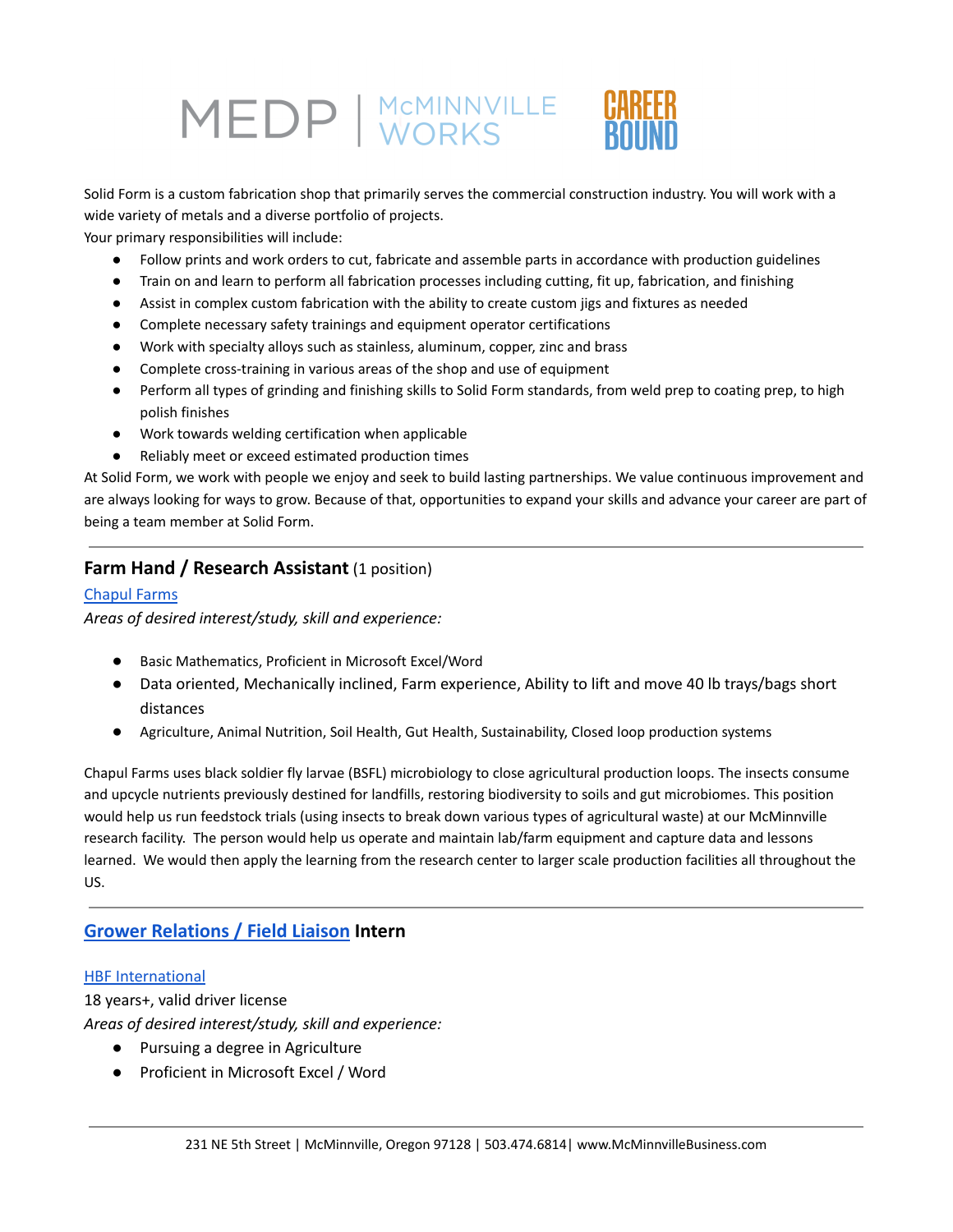- Strong organizational and communication skills
- Attention to detail and ability to multitask
- Ability to compare and analyze data vs expected numbers
- Bilingual (Spanish)

This position will assist the Grower Relations team with daily efforts to prepare and execute the logistics surrounding the harvest and transportation to and from the packing house. Collect data surrounding the crop such as samples for testing, quality of fruit, harvest crews and timing. Analyze data to identify areas of improvement. Spend part of your day in a grower(s) field and part of your day in the packinghouse to help connect the action of harvest with the action of sorting and packing the harvest. Connect daily with packing house departments to learn what they have experienced and to help make the growers experience the best it can be at HBF International. Work with the Grower Relations team to maintain the weekly crop forecasts. Learn and use the company standard operating procedures for loading and securing a grower trailer. Work closely with all HBF departments to understand and help support their responsibilities when it comes to the grower base. Training and a company vehicle will be provided.

### **Marketing Coordinator**

#### Alt [Co-Working](https://altcoworking.com/)

*Areas of desired interest/study, skill and experience:*

- Marketing, project management, professional writing skills, social media, graphic design, must be very comfortable with learning and utilizing new computer programs.
- Entrepreneurial mindset, business planning

Alt Co-Working is looking for a Marketing Coordinator to support in creating a growth plan for summer/fall marketing efforts for small business and entrepreneurial programming, further developing member and community newsletters, developing marketing systems for member and community events, and analyzing and growing online advertising.

#### **Program [Coordinator](https://www.mcminnvillebusiness.com/pub/doc/Job-Description-MEDP-Internship-Coordinator-2022.pdf) -- [McMinnville](https://www.mcminnvillebusiness.com/mcminnville-works-internship-program) WORKS Summer Internship Program**

McMinnville Economic [Development](https://www.mcminnvillebusiness.com/) Partnership

*Areas of desired interest/study, skill and experience:*

- *● self-starter, time manager, detailed and organized, strong written and verbal communication, event coordination, leadership, teamwork, project management, marketing*
- *● MS Office, Google Docs, social media platforms*

This intern is responsible for overseeing the Summer Internship Program through organizing and producing Professional Development Workshops and events, executing communication strategies, and has the opportunity to take a deep dive into project management. This position requires a high level of professionalism and creativity, as the intern will work directly with business leaders, HR directors and their fellow peers in the program cohort. They will manage the daily operations of the internship programs. Applicants should be strong self-starters, time